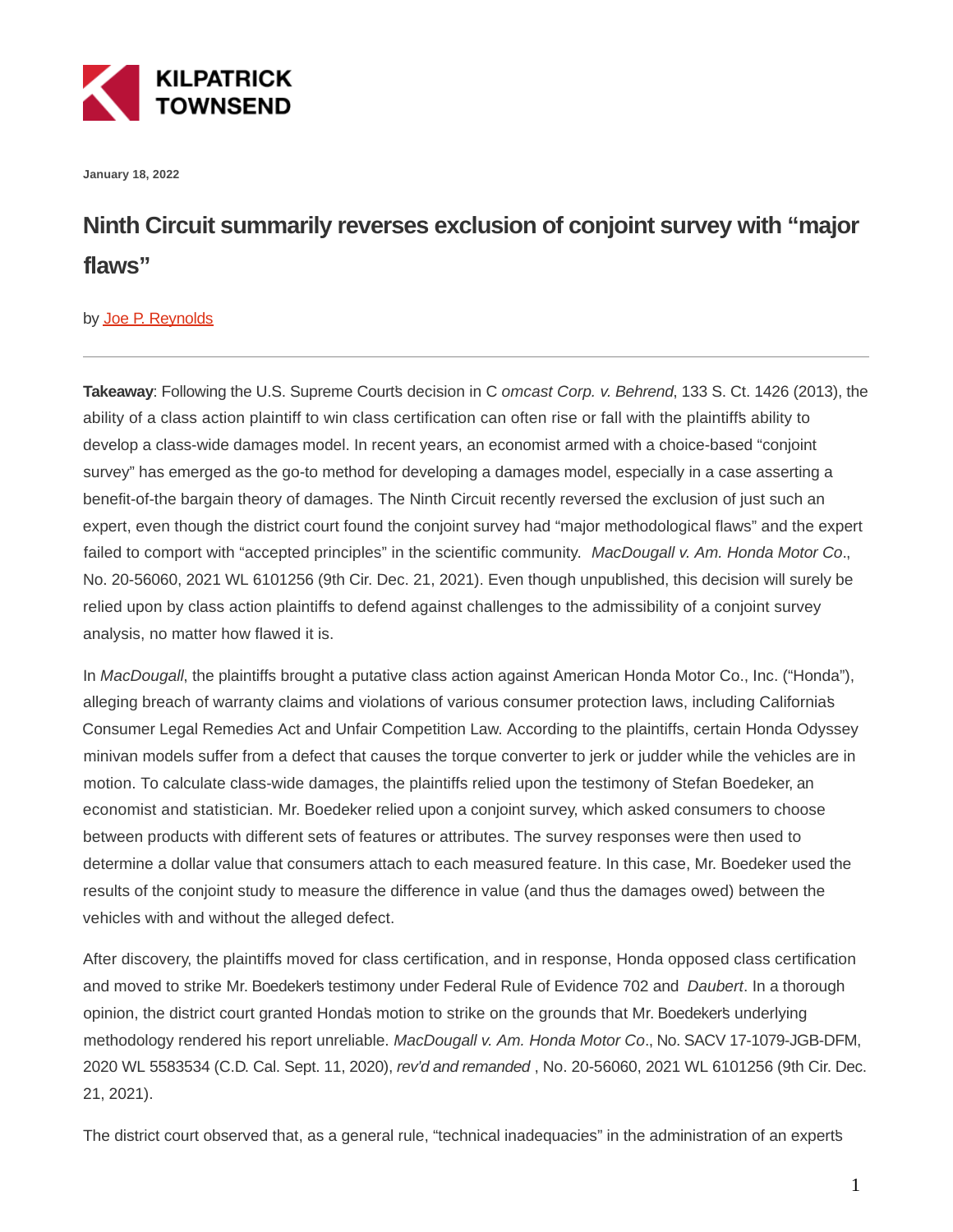

survey or disputes about an experts credentials bear on the weight of an experts report, not its admissibility. 2020 WL 5583534, at \*9 (citing Fortune Dynamic Inc. v. Victoria's Secret Stores Brand Mgmt., Inc., 618 F.3d 1025, 1036 (9th Cir. 2010)). For this reason, the district court did not consider a number of contentions raised by Honda about the conjoint survey, including focalism bias in the survey questions, demographical disparities among survey respondents, and the lack of Mr. Boedeker's expertise. But the district court found that "two major flaws" in Mr. Boedeker's report warranted "striking the report in its entirety." Id. at \*5.

First, the district court found that the report failed to adequately account for supply-side considerations. Since market price depends upon both supply and demand, it is necessary to include accurate and realistic supply-side considerations in a conjoint survey, such as the actual price of a product. Without such supply-side considerations, a conjoint survey may grossly overestimate damages by measuring what a consumer is willing to pay for a given feature of a product, not the market price that consumers actually pay. While Mr. Boedeker recognized the importance of supply-side considerations, the district court found that he failed to use actual market prices in his survey and "[b]y untethering his survey price choices from real-world prices, Boedeker's methodology sows doubt as to the reliability of his [damages] calculation." Id. In ruling that "Boedeker's speculative valuation of prices in his survey choices is sufficient to strike his report," the district court collected cases from "across the country" where courts "have excluded choice-based conjoint analyses that fail to accurately account for supply-side considerations." Id. at \*6.

Second, the district court found that Mr. Boedeker failed to utilize a pretest of the final conjoint survey—an act typically done to ensure that the questions are not confusing, misleading, and accurately measure respondent preferences. Id. at \*7. The district court ruled that the failure to pretest casts doubt on the reliability of the survey responses and also pointed to a number of examples in the data demonstrating unreliability: four percent of the survey sample expressed confusion over the survey questions, some chose "absurd or illogical responses that reflected a misunderstanding of the survey choices and instructions," and "a remarkable 55.4% of individual responses reflected economically irrational choices as to either prices levels, the presence of defects, or both." Id. at \*8. As two more examples, the district court noted that one respondent indicated a willingness to pay three million dollars more for a vehicle with a defect than without, and another indicated a willingness to pay a whopping ten million dollars more for a vehicle without the defect.

"Altogether," the district court ruled that "the irrationality exhibited in individual survey responses evidences a deeply flawed conjoint study that produced unreliable results unreflective of actual [willingness to pay]." Id. The district court concluded that Mr. Boedeker's underlying methodology rendered his report unreliable under Rule 702 and Daubert and granted Honda's motion to strike.

The Ninth Circuit summarily reversed. Without discussing the district courts thorough analysis, the Ninth Circuit observed that the "district court relied on numerous cases that do not analyze the admissibility of conjoint analysis under Rule 702 or Daubert ... "MacDougall, 2021 WL 6101256 at \*1. The Ninth Circuit then concluded